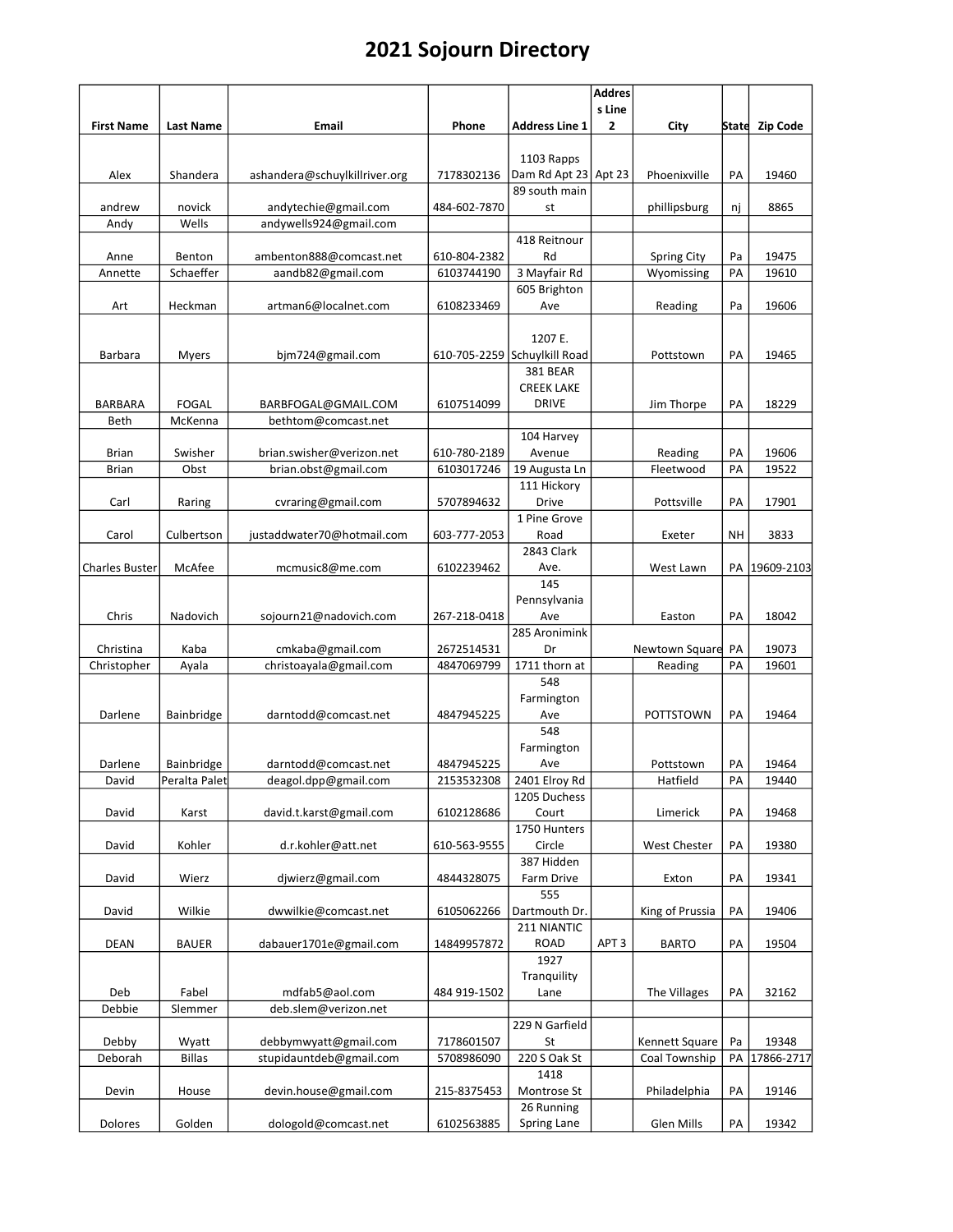|             |                 |                             |              | 2812 Kingston        |             |                       |           |            |
|-------------|-----------------|-----------------------------|--------------|----------------------|-------------|-----------------------|-----------|------------|
| Donna       | Cholewa         | donnab2020@gmail.com        | 6105645587   | Drive                |             | <b>Sinking Spring</b> | PA        | 19608      |
| <b>DOUG</b> | <b>FOGAL</b>    | dfogal@poconowhitewater.com |              |                      |             |                       |           |            |
|             |                 |                             |              |                      |             |                       |           |            |
|             |                 |                             |              | 1665 Hollow          | PO Box      |                       |           |            |
| Doug        | Quittner        | doug.quittner@gmail.com     | 6109601642   | Rd.                  | 113         | Birchrunville         | PA        | 19421      |
| Edward      | Golden          | goldfitter@comcast.net      |              |                      |             |                       |           |            |
|             |                 |                             |              | 486 Pendleton        |             |                       |           |            |
| Elaine      | auer-VanHor     | elaine.ada7@gmail.com       | 14017412670  | Hill Road            |             | North Stonington      | СT        | 06359-1418 |
| Ellen       | Schaefer        | mediagirl@protonmail.com    |              |                      |             |                       |           |            |
|             |                 |                             |              | 1606 Baxter          |             |                       |           |            |
|             |                 |                             | 3157442436   | Ave                  |             |                       | <b>NY</b> |            |
| Emily       | Crowe           | emilycrowedc@gmail.com      |              |                      |             | Utica                 |           | 13502      |
|             |                 |                             |              | 1610 Sanford         |             |                       |           |            |
| Eric        | <b>Brenner</b>  | ericlewisbrenner@gmail.com  | 14103496316  | Rd.                  |             | Silver Spring         | MD        | 20902      |
|             |                 |                             |              | 124 Shelburne        |             |                       |           |            |
| Eric        | Heck            | eric@undersail.life         | 6105178331   | Dr                   |             | North Wales           | Pa        | 19454      |
| Eric        | Moyer           | enm.ridercoach@gmail.com    |              |                      |             |                       |           |            |
|             |                 |                             |              | 98 Grandview         |             |                       |           |            |
| Fran        | Griffin         | fehgriffin@gmail.com        | 413-537-8403 | St                   |             | Springfield           | MA        | 1118       |
|             |                 |                             |              |                      | 8           |                       |           |            |
|             |                 |                             |              |                      | Upper       |                       |           |            |
| frank       | carduff         | frankcarduff@gmail.com      | 5705902396   | <b>Frank Carduff</b> | Road        | Shenandoah            | PA        | 17976      |
|             |                 |                             |              | 4199 E               |             |                       |           |            |
| Garrett     | Redmond         | garrett.redmond@comcast.net | 2674245685   | Campbell Rd.         |             | Pennsburg             | PA        | 18073      |
| Gordon      | Southard        | southard-g@stny.rr.com      | 6073685015   | 2724 Riter Rd        |             | Corning               | <b>NY</b> | 14830      |
| Guy         |                 | guy_brignola@yahoo.com      | 2677846845   |                      |             | Phoenixville          | Pa        | 19460      |
|             | <b>Brignola</b> |                             |              | 65 Ferry Lane        |             |                       |           |            |
|             |                 |                             |              | 506 Waring           |             |                       |           |            |
| Heather     | Hill            | Heather.hill1968@gmail.com  | 2154857205   | Road                 |             | <b>Elkins Park</b>    | PA        | 19027      |
|             |                 |                             |              | 410 Wellesley        |             |                       |           |            |
| Heather     | Black           | hblack215@gmail.com         | 6103340628   | Rd                   |             | Philadelphia          | PA        | 19119      |
|             |                 |                             |              | 319                  |             |                       |           |            |
| Heather     | Hermley         | hhermley3@comcast.net       | 6107909577   | Canterbury Ct.       |             | Newtown               | PA        | 18940      |
|             |                 |                             |              | 793                  |             |                       |           |            |
|             |                 |                             |              | Middlebridge         |             |                       |           |            |
| lan         | Armitstead      | irmarmitstead@gmail.com     | 4016225635   | Rd                   |             | S Kingstown           | RI        | 2879       |
| Ines        | Espinosa        | iespinosa1031@gmail.com     | 6105155830   | 21 Culp Road         |             | Eagleville            | PA        | 19403      |
| Jack        | Barsotti        | cmkaba@gmail.com            |              |                      |             |                       |           |            |
|             |                 |                             |              | 3320 Ellington       |             |                       |           |            |
| James       | Fisher          | jr@arandagroup.com          | 4844372442   | Lane                 |             | Phoenixville          | PA        | 19460      |
|             |                 |                             |              | 3367 HICKOCK         |             |                       |           |            |
| JAMES       | WELLINGTON      | jwellingjr@gmail.com        | 6079620352   | <b>RD</b>            |             | <b>CORNING</b>        | <b>NY</b> | 14830      |
| Jan Marie   | Allen           | 50miller@verizon.net        | 6107045395   | 50 Miller Drive      |             | Kutztown              | PA        | 19530      |
|             |                 |                             |              |                      |             |                       |           |            |
|             |                 |                             |              | 214 W. 6th           |             |                       |           |            |
| Jeffrey     | Karst           | emjara3@gmail.com           | 8153459910   | Street               |             | <b>BOYERTOWN</b>      | PA        | 19512      |
|             |                 |                             |              | 165 W                |             |                       |           |            |
| Jennifer    | McIntosh        | jennyfur734@gmail.com       | 2678082708   | Salaignac St         |             | Philadelphia          | PA        | 19128      |
| Jeremy      | Layser          | jeremy.layser@gmail.com     |              |                      |             |                       |           |            |
| Jeremy      | Szilli          | jeremyszilli@comcast.net    |              |                      |             |                       |           |            |
|             |                 |                             |              | 77 Porters Mill      |             |                       |           |            |
| Jessica     | Irvine          | jvinedesign@yahoo.com       | 6104635694   | Rd                   |             | Pottstown             | PA        | 19465      |
|             |                 |                             |              | 4550 Sequoia         |             |                       |           |            |
| Jillian     | Phelps          | clemente.jillian@gmail.com  | 6107907915   | Drive                | $\mathsf C$ | Harrisburg            | PA        | 17109      |
|             |                 |                             |              | 1109 Yardley         |             |                       |           |            |
| Jim         | Van Horn        | jhvanhorn@verizon.net       | 856-905-5263 | Road                 |             | Cherry Hill           | NJ        | 8034       |
|             |                 |                             |              | 122 Cloverly         |             |                       |           |            |
| Jim         | Hilyard         | jehilyard@verizon.net       | 6106597590   | Ln                   |             | <b>West Chester</b>   | PA        | 19380      |
|             |                 |                             |              | 1129 Brooke          |             |                       |           |            |
|             |                 |                             |              |                      |             |                       |           |            |
| Jim         | Showalter       | n3tjn@comcast.net           | 4842696513   | <b>Blvd</b>          |             | Reading               | Pa        | 19607      |
| JoAnn       | Redmond         | joann.redmond@comcast.net   |              |                      |             |                       |           |            |
|             |                 |                             |              | 1807                 |             |                       |           |            |
|             |                 |                             |              | Honeysuckle          |             |                       |           |            |
| john        | wolfe           | johnswolfe@hotmail.com      | 2672058932   | Lane                 |             | Pottstown             | PA        | 19465      |
| <b>JOHN</b> | <b>DOLPH</b>    | dolph@ix.netcom.com         | 16102549621  | 4 Forrest Lane       |             | Strafford             | PA        | 19087      |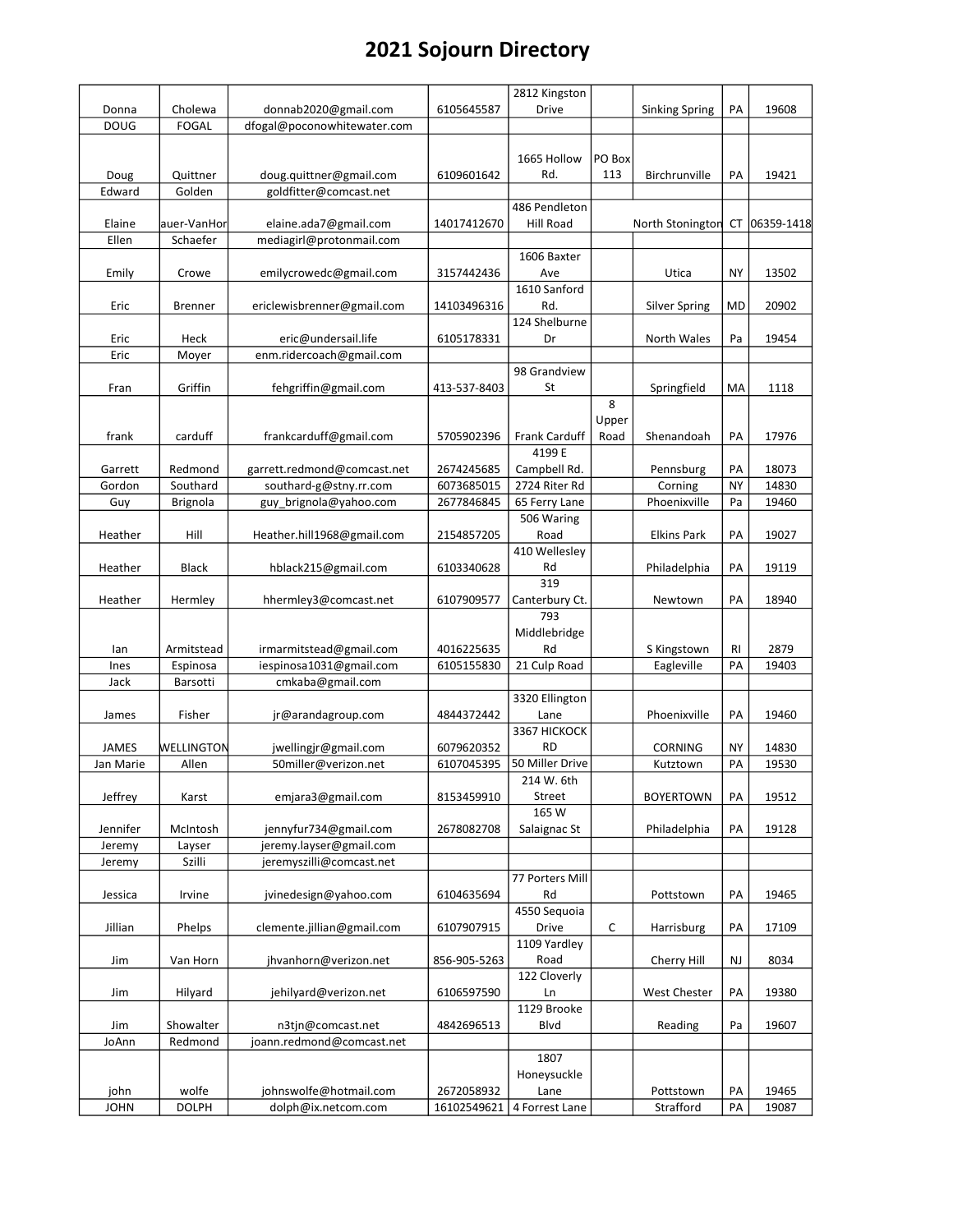|              |                   |                                |              | 527 east           |                  |                       |                          |            |
|--------------|-------------------|--------------------------------|--------------|--------------------|------------------|-----------------------|--------------------------|------------|
| john         | brady             | jbbrady17@gmail.com            | 6105858318   | mermaid lane       |                  | wyndmoor              | PA                       | 19038      |
|              |                   |                                |              | 2434 SKYVIEW       |                  |                       |                          |            |
| John         | Robinson          | laurenerobinson@gmail.com      | 2155193793   | AVE                |                  | Trevose               | PA                       | 19053      |
|              |                   |                                |              |                    |                  |                       |                          |            |
|              |                   |                                |              | 3146 Sanatoga      |                  |                       |                          |            |
| Jordan       | Rajan             | jordan.rajan@exeloncorp.com    | 610-718-2513 | Road               |                  | Pottstown             | PA                       | 19464      |
|              |                   |                                |              | 130 Oakwood        |                  |                       |                          |            |
| Joseph       | Pezely            | jpezely@comcast.net            | 267-549-1513 | Lane               |                  | Phoenixville          | PA                       | 19460      |
|              |                   |                                |              | 107 Split Rail     |                  |                       |                          |            |
| Joseph       | Manley            | jjmanley@verizon.net           | 6099322317   | Dr                 |                  | Cherry Hill           | NJ.                      | 08034-3036 |
| Judi         | Wells             | jwwells825@gmail.com           |              |                    |                  |                       |                          |            |
|              |                   |                                |              | 206 Lawrence       |                  |                       |                          |            |
|              |                   | waterconfidence@yahoo.com      |              |                    |                  |                       | PA                       | 19087      |
| Judy         | Jeanes            |                                | 2158757409   | Lane               |                  | Wayne                 |                          |            |
| Judy         | Kline             | jkline2460weiser@gmail.com     | 610-329-1796 | 975 Spruce St.     |                  | Pottstown             | PA                       | 19464      |
|              |                   |                                |              | 5825 Berkshire     |                  |                       |                          |            |
| Julia        | Nadovich          | julia.nadovich@gmail.com       | 4846959191   | Ct                 |                  | ALEXANDRIA            | VA                       | 22303      |
| JULIA        | <b>HURLE</b>      | j3mhurle@verizon.net           | 610-955-5584 | 18 QUAIL DR S      |                  | PHOENIXVILLE          | PA                       | 19460      |
|              |                   |                                |              | 140 College        |                  |                       |                          |            |
| Julianna     | Roseo             | jroseo@schuylkillriver.org     | 4849489460   | Drive              |                  | Pottstown Pennsylva   | PA                       | 19464      |
| Karen        | Davis             | redqueen42@hotmail.com         | 7179516794   | 808 Race Ave       |                  | lancaster             | pa                       | 17603      |
| Karen        | Rose              | Krose1061@comcast.net          |              |                    |                  |                       |                          |            |
|              |                   |                                |              |                    |                  |                       |                          |            |
|              |                   |                                |              | 4307 Diamond       |                  |                       |                          |            |
| Katherine    | Harvey            | kiks.noelle@gmail.com          | 5855076521   | Place              |                  | Royersford            | PA                       | 19468      |
|              |                   |                                |              | 105 Millview       |                  |                       |                          |            |
| Kevin        | Rudisill          | klpf123@gmail.com              | 717-557-7429 | Dr                 |                  | Coatsville            | PA                       | 19320      |
|              |                   |                                |              |                    |                  |                       |                          |            |
|              |                   |                                |              |                    | PO Box           |                       |                          |            |
|              |                   |                                |              | 1665 Hollow        |                  |                       |                          |            |
| Kris         | Distefano         | krisdis33@gmail.com            | 6109991902   | Rd                 | 113              | Birchrunville         | PA                       | 19421      |
| Kristen      | Kavanagh          | kristen.b.kavanagh@drbc.gov    | 6094143302   | 25 Cosey Rd        |                  | <b>West Trenton</b>   | <b>NJ</b>                | 8628       |
| Laura        | Lynch             | laura.lynch@exeloncorp.com     |              |                    |                  |                       |                          |            |
|              |                   |                                |              |                    |                  |                       |                          |            |
|              |                   |                                |              | 84 washington      |                  |                       |                          |            |
| Laura        | Ransom            | modcapgirl@gmail.com           | 4844336908   | ave                |                  | Phoenixville          | Pa                       | 19460      |
|              |                   |                                |              | 2434 Skyview       |                  |                       |                          |            |
| Lauren       | Robinson          | laurenerobinson@gmail.com      | 2159195128   | Ave                |                  | Langhorne             | PA                       | 19053      |
| Lisa         | Tossey            | tossey@me.com                  | 3024486638   | 8 Jefferson St     |                  | Berlin                | <b>MD</b>                | 21811      |
| Lorraine     | Phillips          | araine322@verizon.net          | 6109330253   | 540 Nutt RD        |                  | Phoenixville          | PA                       | 19460      |
|              |                   |                                |              | 1510W              |                  |                       |                          |            |
| Lou Ann      | Pacocha           | lou ann p@hotmail.com          | 5706489593   | <b>Sterling St</b> |                  | Coal Township         | PA                       | 17866      |
|              |                   |                                |              | 1401               |                  |                       |                          |            |
|              |                   |                                |              |                    |                  |                       |                          |            |
|              |                   |                                |              | Lynbrooke          |                  |                       |                          |            |
| Marc         | Wexler            | wex8852@aol.com                | 2156050033   | Drive              |                  | Yardley               | PA                       | 19067      |
|              |                   |                                |              | 2409 E. Firth      |                  |                       |                          |            |
| Marie-Claire | Archbold          | mcarchbold@gmail.com           | 2672580746   | Street             |                  | Philadelphia          | PA                       | 19125      |
| Mariya       | Kurochitskaya     | mariyakurochitskaya@yahoo.com  |              |                    |                  |                       |                          |            |
|              |                   |                                |              | 2812 Kingston      |                  |                       |                          |            |
| Mark         | Cholewa           | mchol714@gmail.com             | 6107802901   | Drive              |                  | <b>Sinking Spring</b> | PA                       | 19608      |
| Mark         | Atkinson          | matkinson001@comcast.net       | 12672288288  | 51 Railroad st     |                  | PA - Linfield         | $\overline{\phantom{a}}$ | 19468      |
| Mark         | Atkinson          | matkinson001@comcast.net       | 12672288288  | 51 Railroad st     |                  | PA - Linfield         | PA                       | 19468      |
| <b>MARK</b>  | <b>NEVENGLOSK</b> | marknev@gmail.com              | 5707782605   | 55 Ferry Lane      |                  | Phoenixville          | PA                       | 19460      |
| <b>MARK</b>  | <b>NEVENGLOSK</b> | marknev@gmail.com              | 5707782605   | 55 Ferry Lane      |                  | Phoenixville          | PA                       | 19460      |
| MaryEllen    |                   | medilipln@gmail.com            | 5704155919   | 294 Bates Rd       |                  | Shamokin              | PA                       | 17872      |
|              | Dilliplane        |                                |              |                    |                  |                       |                          |            |
| Matthew      | Amey              | matthewamey@mac.com            |              |                    |                  |                       |                          |            |
| Meg          | Vilmont           | megvilmont@gmail.com           | 6109271853   | 353 Fry Ave        |                  | Robesonia             | PA                       | 19551      |
|              |                   |                                |              | 9 W BERTSCH        |                  |                       |                          |            |
| Michael      | Kashlak           | mike@stormhill.us              | 4842258399   | ST                 | APT <sub>1</sub> | LANSFORD              | PA                       | 18232      |
|              |                   |                                |              | 1108 Old York      |                  |                       |                          |            |
| Michael      | Hartshorne        | mhartshorne@princetonhydro.com | 484-566-9548 | Road               |                  | Ringoes               | NJ                       | 8551       |
| Michael      | Galenski          | mike.galenski@verizon.net      | 6107424632   | 26 Abberly         |                  | Thornton              | Pa                       | 19374      |
| Michael      | Mcleod            | mcleod.michael6@gmail.com      | 6107149693   | 3 snow way         |                  | Albrightsville        | Pa                       | 18210      |
|              |                   |                                |              | 609 Lakeside       |                  |                       |                          |            |
| Michele      | Creed             | michelecreed72@gmail.com       | 610-420-8454 | Avenue             |                  | Havertown             | PA                       | 19083      |
|              |                   |                                |              |                    |                  |                       |                          |            |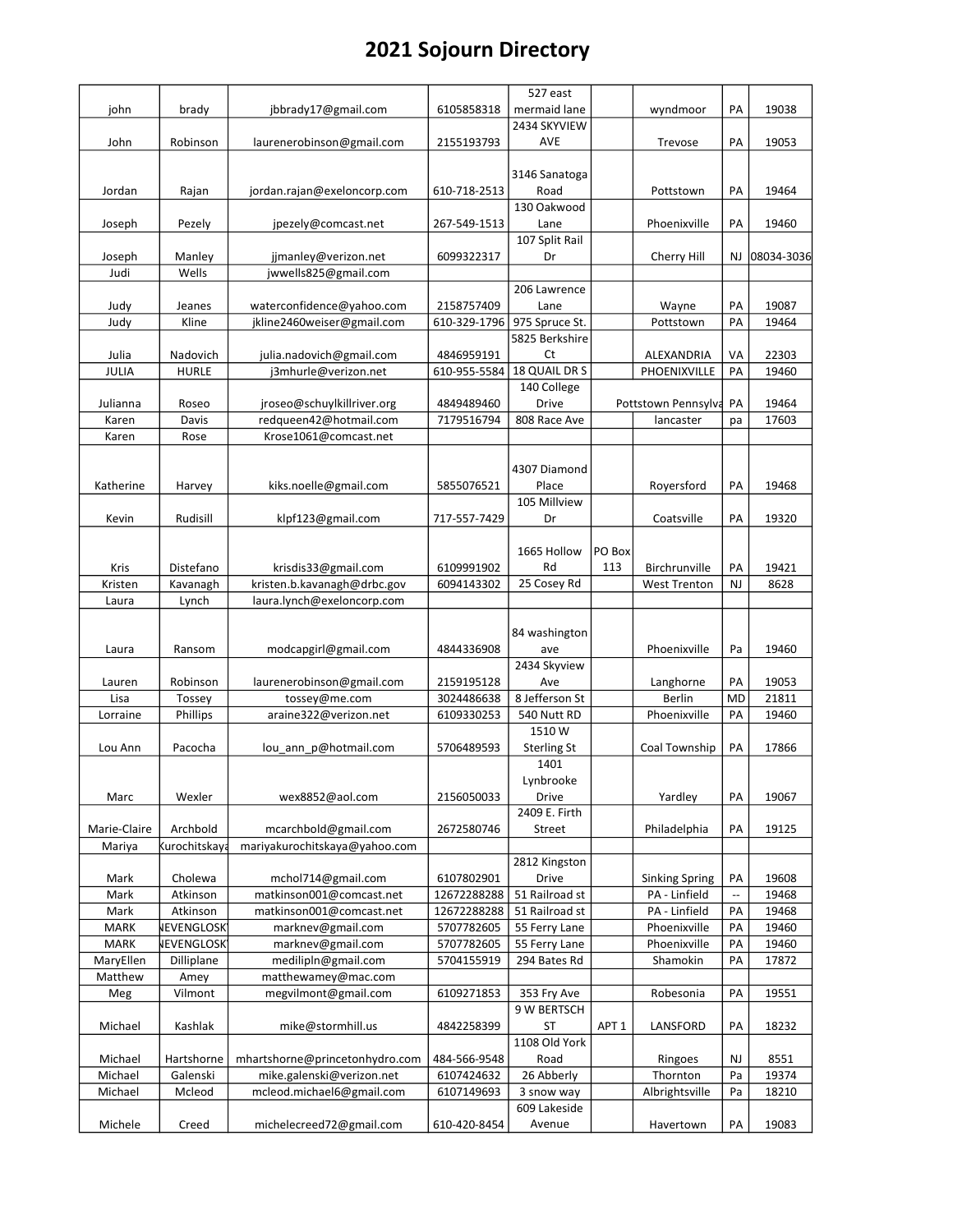|                 |                  |                                          |              | 301 Rivervale        |         |                        |           |       |
|-----------------|------------------|------------------------------------------|--------------|----------------------|---------|------------------------|-----------|-------|
| Michelle        | Hnath            | mhnath@coderelief.com                    | 6109147595   | Rd                   | PA      | Reading                | PA        | 19605 |
|                 |                  |                                          |              |                      | P.O.    |                        |           |       |
|                 |                  |                                          |              | 1716 valley          | Box     |                        |           |       |
| Mike            | Wyatt            | michaeltwyatt@msn.com                    | 6102903326   | forge rd             | 210     | Worcester              | Pa        | 18490 |
| Nancy           | Glinecke         | nancylora@aol.com                        | 2154984182   | 614 willow st        |         | Pottstown              | Pa        | 19464 |
|                 |                  |                                          |              | 511 Haven            |         |                        |           |       |
| Nancy           | Moyer            | nancyleemoyer@gmail.com                  | 2155274439   | Court                |         | sellersville           | PA        | 18960 |
|                 |                  |                                          |              | 113 Legacy           |         |                        |           |       |
| Nancy           | Krause           | Nekrause63@gmail.com                     | 6103344401   | Blvd. Apt. 100       |         | <b>Sinking Springs</b> | Pa        | 19608 |
|                 |                  |                                          |              | 2047 WYATT           |         |                        |           |       |
| <b>NORA</b>     | HAEFELE          | norahaefele@yahoo.com                    | 17175861709  | <b>CIR</b>           |         | <b>DOVER</b>           | PA        | 17315 |
|                 |                  |                                          |              | 914                  |         |                        |           |       |
|                 |                  |                                          |              | Pennsylvania         |         |                        |           |       |
| Pamela          | Gallagher        | pgallagher411@msn.com                    | 4843576759   | Avenue               |         | Southampton            | PA        | 18966 |
| Patricia        | Pezely           | pattypezely@gmail.com                    |              |                      |         |                        |           |       |
|                 |                  |                                          |              | 105 Weirfield        |         |                        |           |       |
| Patrick         | Shea             | patrick shea@partner.nps.gov             | 7742426371   | St                   |         | <b>Brooklyn</b>        | <b>NY</b> | 11221 |
|                 |                  |                                          |              | 237 BEAR             |         |                        |           |       |
|                 |                  |                                          |              | <b>CREEK LAKE DR</b> |         |                        | PA        | 18229 |
| Paul<br>Paul    | Fogal            | fogalp@gmail.com<br>fogalp@gmail.com     | 5703253655   |                      |         | <b>JIM THORPE</b>      |           |       |
|                 | Fogal            |                                          |              | 225 Virginia         |         |                        |           |       |
| Paul            | Kusko            | paulkusko@verizon.net                    | 6102561706   | Ave                  |         | Phoenixville           | PA        | 19460 |
|                 |                  |                                          |              | 3020                 |         |                        |           |       |
| Phillip         | Cox              | pccks@verizon.net                        | 4847440213   | Appledale Rd         |         | Eagleville             | PA        | 19403 |
|                 |                  |                                          |              | 3020                 |         |                        |           |       |
| Phillip         | Cox              | pccks@verizon.net                        | 6106304894   | Appledale Rd         |         | Eagleville             | PA        | 19403 |
| Phyllida        | Whittaker        | pwit814@yahoo.com                        | 5709967500   | 1630 Vine St         |         | Scranton               | PA        | 18510 |
| Rachael         | Muldoon          | Muldoon003@gmail.com                     | 4843628181   | 321 White Ave        |         | Linwood                | PA        | 19061 |
|                 |                  |                                          |              | 127 East             |         |                        |           |       |
| Rhoda           | Moise            | rhodamoise@gmail.com                     | 2673570388   | Church Road          |         | Elkins Park            | PA        | 19027 |
|                 |                  |                                          |              | 3802 Lemon           |         |                        |           |       |
| Richard         | Wells            | rickwells1212@yahoo.com                  | 6107372233   | Drop LN              |         | Leland                 | MC        | 28451 |
|                 |                  |                                          |              | 732 Wolcott          |         |                        |           |       |
| Riel            | Bilto            | RielBilto@me.com                         | 973-580-4800 | Dr.                  | Apt. C1 | Philadelphia           | <b>NJ</b> | 19118 |
| Rob             | Kuhlman          | cr@ashbykuhlman.net                      | 610-326-2037 | 628 Center St.       |         | Stowe                  | PA        | 19464 |
|                 |                  |                                          |              | 797 Old State        |         |                        |           |       |
| Rob             | Becker           | robeckr@gmail.com                        | 9177339111   | Rd                   |         | Berwyn                 | PA        | 19312 |
| Robert          | Barsotti         | cmkaba@gmail.com                         |              |                      |         |                        |           |       |
|                 |                  |                                          |              | 17                   |         |                        |           |       |
|                 |                  |                                          |              | Musconetcong         |         |                        |           |       |
| Ruth            | <b>Fanjoy</b>    | rfanjoy@ptd.net                          | 9083105972   | River Rd.            |         | Hampton                | NJ        | 8827  |
| Sam             | Schneider        | samschneider25@gmail.com                 | 4846318680   | 206 Ford St          |         | Conshohocken           | PA        | 19428 |
| Samantha        | Story            | samantha.story4@gmail.com                |              |                      |         |                        |           |       |
| Sanford         | Stone            | sbs1949@verizon.net                      | 4847443266   | 41 Vincent Rd        |         | Phoenixville           | PA        | 19460 |
| Sara            | Lindmont         | saralindmont@gmail.com                   |              |                      |         |                        |           |       |
|                 |                  |                                          |              | 1308 Red             |         |                        |           |       |
| Scott           | Esslinger        | sesslinger1@comcast.net                  | 215 284-9515 | Rambler Road         |         | Jenkintown             | PA        | 19046 |
|                 |                  |                                          |              | 3025 West            | Rear    |                        |           |       |
|                 |                  |                                          |              | Germantown           | Cottag  |                        |           |       |
| Shari           | Rex              | Sharirex45@gmail.com                     | 6109522484   | Pike                 | e       | Eagleville             | PA        | 19403 |
|                 |                  |                                          |              | 1135 Fort            |         |                        |           |       |
|                 |                  |                                          |              | Washington           |         |                        |           |       |
| Sharon          | Michaelson       | mchshar@aol.com                          | 413-695-8985 | Ave                  |         | Fort Washington        | PA        | 19034 |
|                 |                  |                                          |              | 4501 Scenic          |         |                        |           |       |
| Stacey          | Mulholland       | stacey.mulholland@drbc.gov               | 215 669 4815 | View Circle          |         | Doylestown             | PA        | 18902 |
|                 |                  |                                          |              |                      |         |                        |           |       |
| Stan            | Rudisill         | srudisill@usa.net                        | 717-580-6021 | 424 Fairway Dr       |         | Mechanicsburg          | PA        | 17055 |
| Steve           | Montgomery       | usethisemailpop@gmail.com                | 610-509-6886 | 996 Jacks Ln         |         | Lansdale               | PA        | 19446 |
|                 |                  |                                          |              | 301 Rivervale        |         |                        |           |       |
|                 |                  |                                          |              |                      |         |                        |           |       |
| Steve           | Hnath            | purchase@coderelief.com                  | 4846633535   | Rd                   |         | Reading                | PA        | 19605 |
| Steve<br>Steven | Kline<br>Strauss | skline9@verizon.net<br>njsteve@gmail.com | 908-264-5663 | PO Box 341           |         | Vauxhall               | NJ        | 7088  |